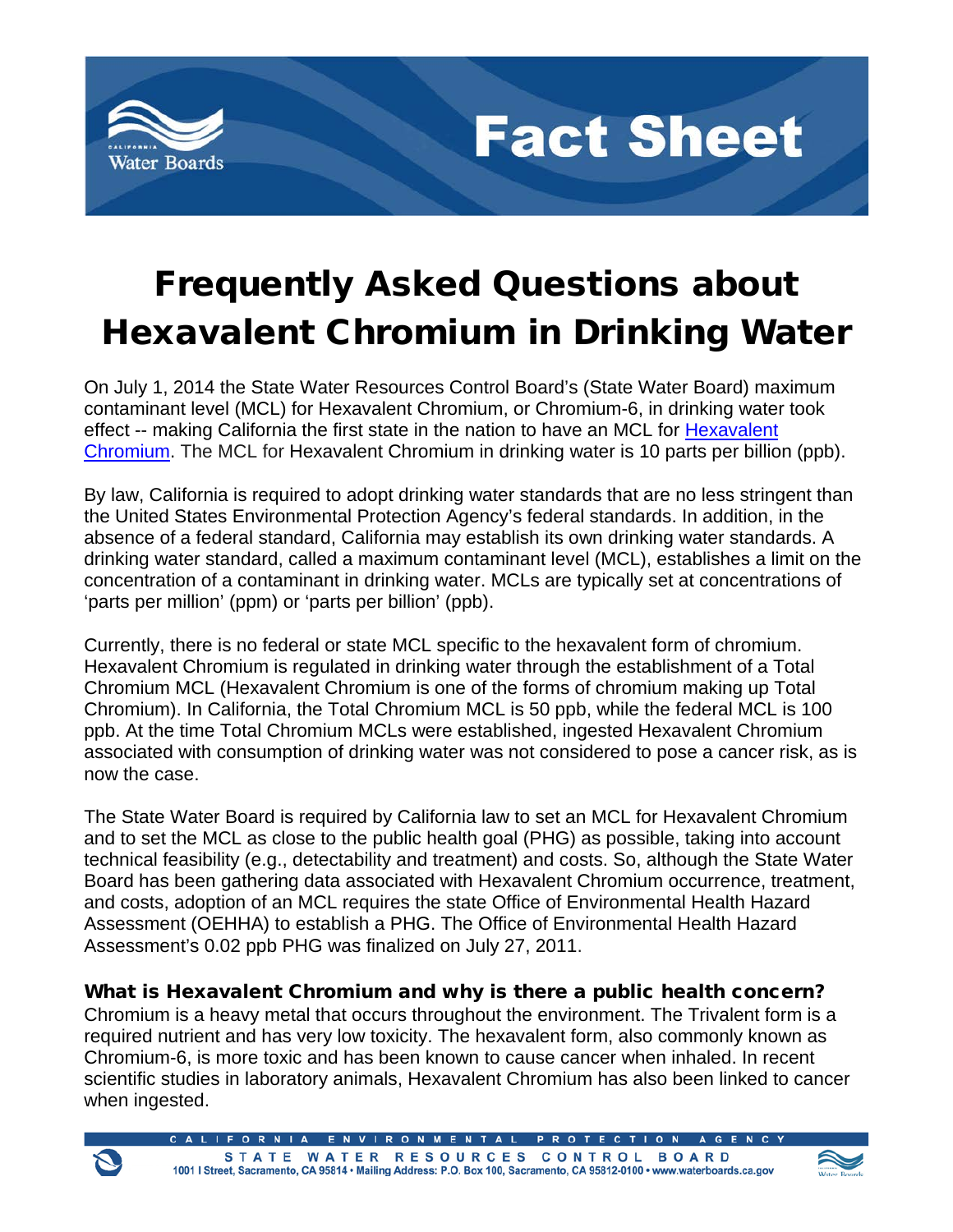

#### Where does Hexavalent Chromium come from?

Much of the low level Hexavalent Chromium found in drinking water is naturally occurring, reflecting its presence in geological formations throughout the state. However, there are areas of contamination in California from historic industrial use, such as the manufacturing of textile dyes, wood preservation, leather tanning, and anti-corrosion coatings, where Hexavalent Chromium contaminated waste has migrated into the underlying groundwater.

#### How was Hexavalent Chromium regulated in drinking water before the MCL?

Hexavalent Chromium in drinking water is regulated under the Total Chromium state MCL of 50 ppb. The Total Chromium MCL was established in 1977, but includes the less-toxic Trivalent form. The other states used the total chromium federal MCL of 100 ppb to regulate Hexavalent Chromium.

#### What is a public health goal (PHG)?

A PHG is a level of a contaminant in drinking that does not pose a significant health risk. A PHG reflects the risk from long-term exposure to a contaminant and should not be used to estimate risks from short-term or acute exposure. PHGs are not regulatory requirements, but instead represent non-mandatory goals. Public health goals are developed by OEHHA for use by the State Water Board in establishing MCLs.

#### What is a State maximum contaminant level (MCL)?

State MCLs are health protective drinking water standards to be met by public water systems. MCLs take into account not only health risks from exposure to a chemical, but also factors such as detectability and treatability, as well as costs of treatment to reduce a chemical's presence in drinking water. [Health & Safety Code §116365\(a\)](http://www.waterboards.ca.gov/drinking_water/certlic/drinkingwater/documents/lawbook/dwstatutes-2014_07_01.pdf) requires the State Water Board to establish a contaminant's MCL at a level as close to its PHG as is technically and economically feasible, placing primary emphasis on the protection of public health.

#### How do we establish the MCL levels?

The first goal of the State Water Board is to try to establish an MCL as close as possible to the PHG. This is a complex task as there are many factors to consider. Therefore, the State Water Board must create several possible MCLs to help estimate cost-benefit increases for levels of treatment. These proposed MCLs can be created by knowing:

- What different contaminant levels are found throughout water systems in California?
- What are the population sizes that are being affected/ exposed?
- What science is available to us to treat our water?
- What is the cost of the treatment to treat and monitor our water?
- What amount of health benefit is achieved at each increment?

From the list of possible MCLs, the final MCL is chosen.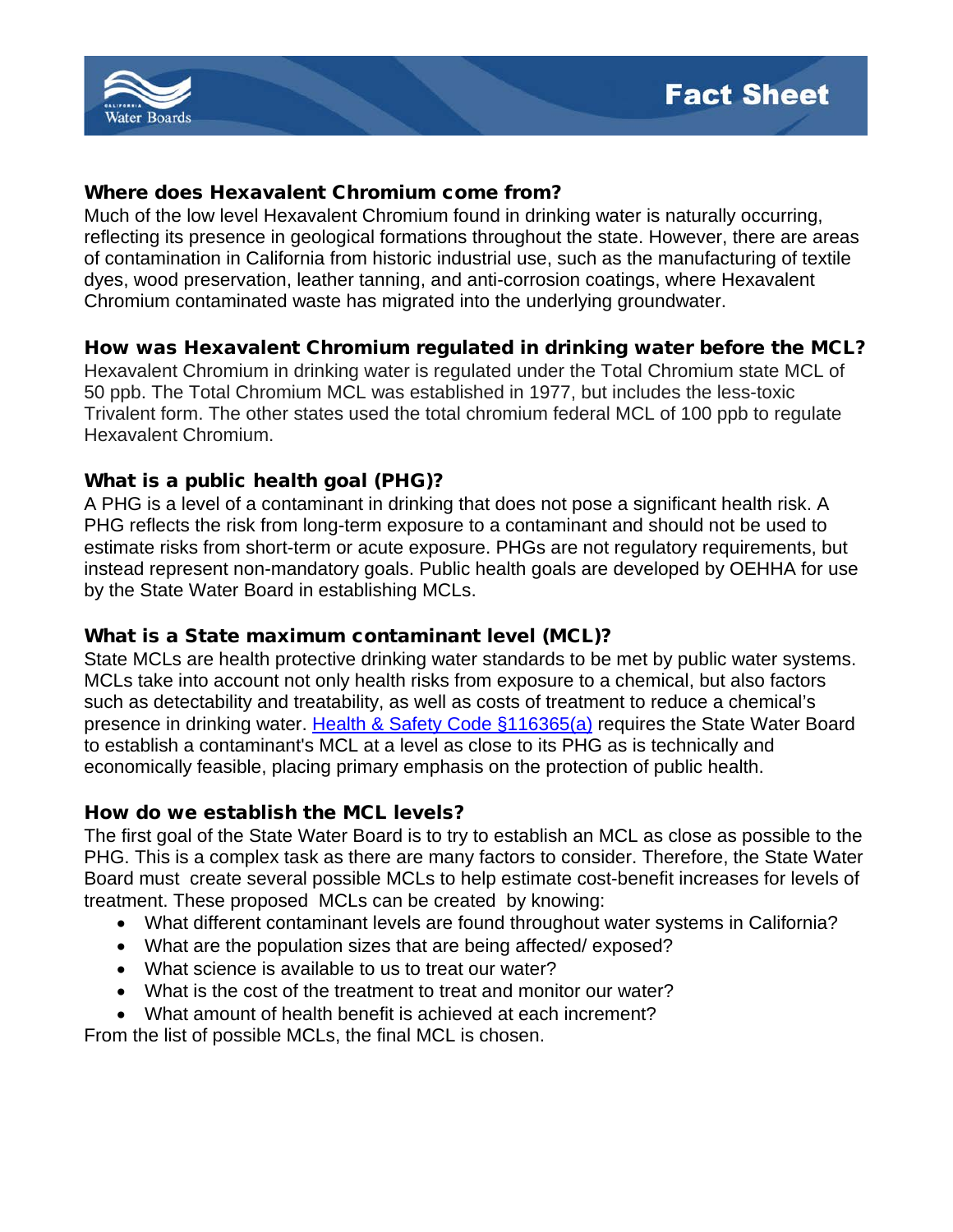

#### How is Hexavalent Chromium currently regulated in drinking water?

On July 1, 2014, California adopted the first drinking water standard for chromium 6 in the nation. The MCL for Hexavalent Chromium in drinking water is 10 ppb. At this time, the rest of the United States continues to use the Total Chromium federal MCL of 100 ppb to regulate Hexavalent Chromium.

#### Why is the MCL for Hexavalent Chromium more health protective than the current Total Chromium MCL?

Before July 1, 2014, Hexavalent Chromium in drinking water was regulated under the State's Total Chromium MCL of 50 ppb, which includes both Trivalent and Hexavalent Chromium. The less soluble Trivalent form is a required nutrient with very low toxicity, while the more soluble Hexavalent form may pose a risk of cancer when ingested. The new MCL provides public health protection specific to the more toxic Hexavalent form of Chromium.

### If my drinking water has Hexavalent Chromium above the PHG, is there a risk to my health?

A drinking water sample with a detection of Hexavalent Chromium above the PHG of 0.02 ppb does not necessarily represent a public health concern. The PHG is based on a cancer risk of no more than one case of cancer per one million people. The PHG tries to account for persons at three different stages in their lives by including protection factors to account for age and by applying higher rates of water consumption in their calculation.

The PHG represents the level of Hexavalent Chromium at which no adverse health effects would be anticipated over an entire lifetime of exposure to the most sensitive population. So, a PHG is not a boundary line between a "safe" and "dangerous" level of a chemical, and drinking water is frequently demonstrated as safe to drink even if it contains chemicals at levels exceeding their PHGs. OEHHA provides additional information on potential health risks and its PHG on its [website.](http://www.oehha.ca.gov/water/phg/pdf/HexChromfacts082009.pdf)

## Now that California has the only MCL is the nation for Hexavalent

#### Chromium, is the State Water Board done?

Some water systems are still being challenged by the Chromium-6 drinking water standard. Senate Bill **SB 385** was signed into law to authorize the State Water Board to grant a limited period of time for affected water systems to work toward achieving compliance without being deemed in violation as long as strict safeguards are met. In addition, the State Water Board reviews every MCL at least once every five years to take into consideration new available technologies and potential health/cost benefits.

*(This FAQ sheet was last updated on Sept. 25, 2015)*